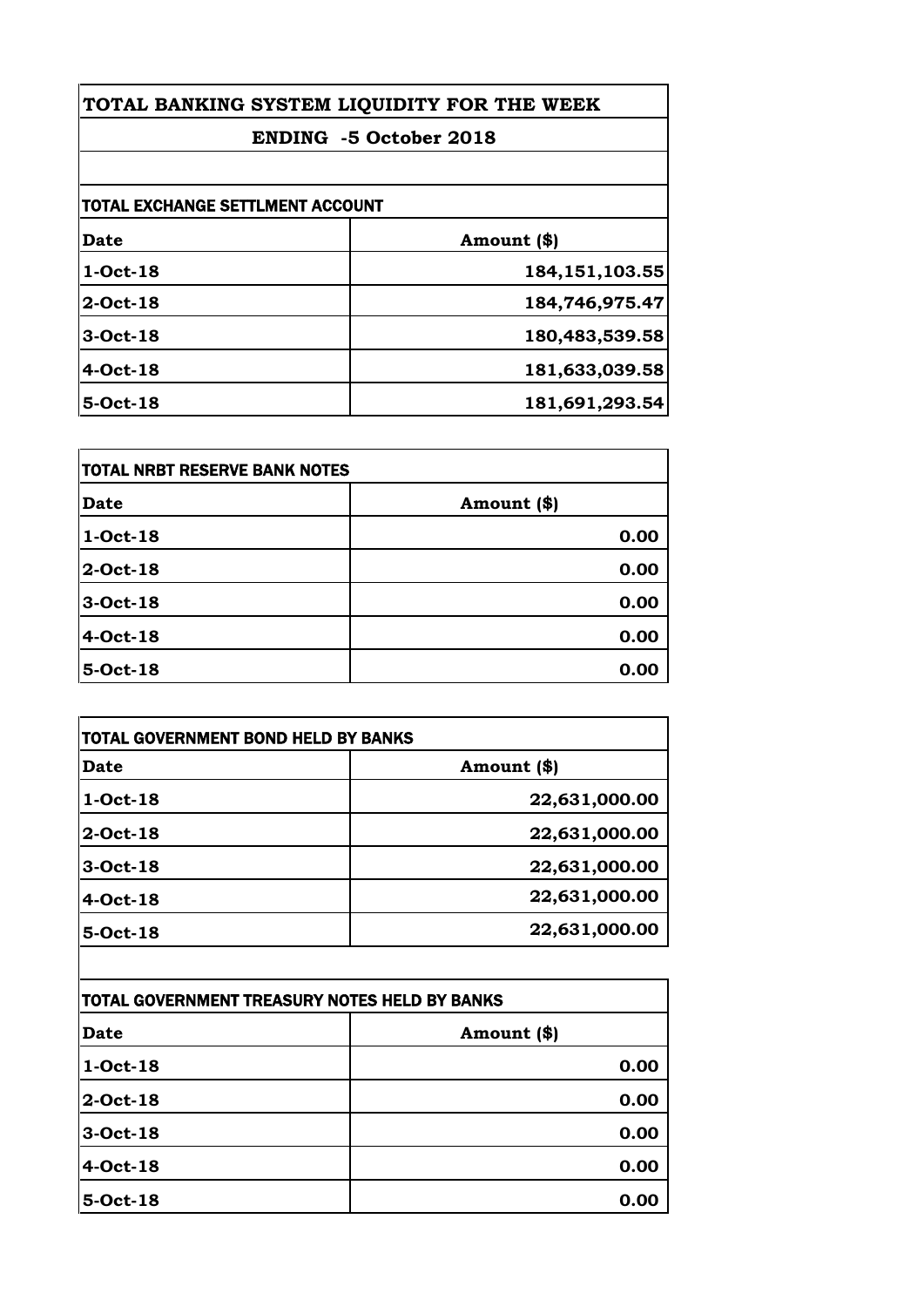| TOTAL BANKING SYSTEM LIQUIDITY FOR THE WEEK<br>ENDING - 12 October 2018 |                |
|-------------------------------------------------------------------------|----------------|
|                                                                         |                |
| <b>TOTAL EXCHANGE SETTLMENT ACCOUNT</b>                                 |                |
| Date                                                                    | Amount (\$)    |
| 8-Oct-18                                                                | 181,715,329.29 |
| 9-Oct-18                                                                | 186,915,331.29 |
| 10-Oct-18                                                               | 185,445,813.96 |
| 11-Oct-18                                                               | 185,083,552.26 |
| 12-Oct-18                                                               | 185,217,100.89 |

| <b>TOTAL NRBT RESERVE BANK NOTES</b> |             |
|--------------------------------------|-------------|
| <b>Date</b>                          | Amount (\$) |
| 8-Oct-18                             | 0.00        |
| 9-Oct-18                             | 0.00        |
| 10-Oct-18                            | 0.00        |
| 11-Oct-18                            | 0.00        |
| 12-Oct-18                            | 0.00        |

| Date      | Amount (\$)   |
|-----------|---------------|
| 8-Oct-18  | 22,631,000.00 |
| 9-Oct-18  | 22,631,000.00 |
| 10-Oct-18 | 22,631,000.00 |
| 11-Oct-18 | 22,631,000.00 |
| 12-Oct-18 | 22,631,000.00 |

| TOTAL GOVERNMENT TREASURY NOTES HELD BY BANKS |             |
|-----------------------------------------------|-------------|
| Date                                          | Amount (\$) |
| 8-Oct-18                                      | 0.00        |
| 9-Oct-18                                      | 0.00        |
| 10-Oct-18                                     | 0.00        |
| 11-Oct-18                                     | 0.00        |
| 12-Oct-18                                     | 0.00        |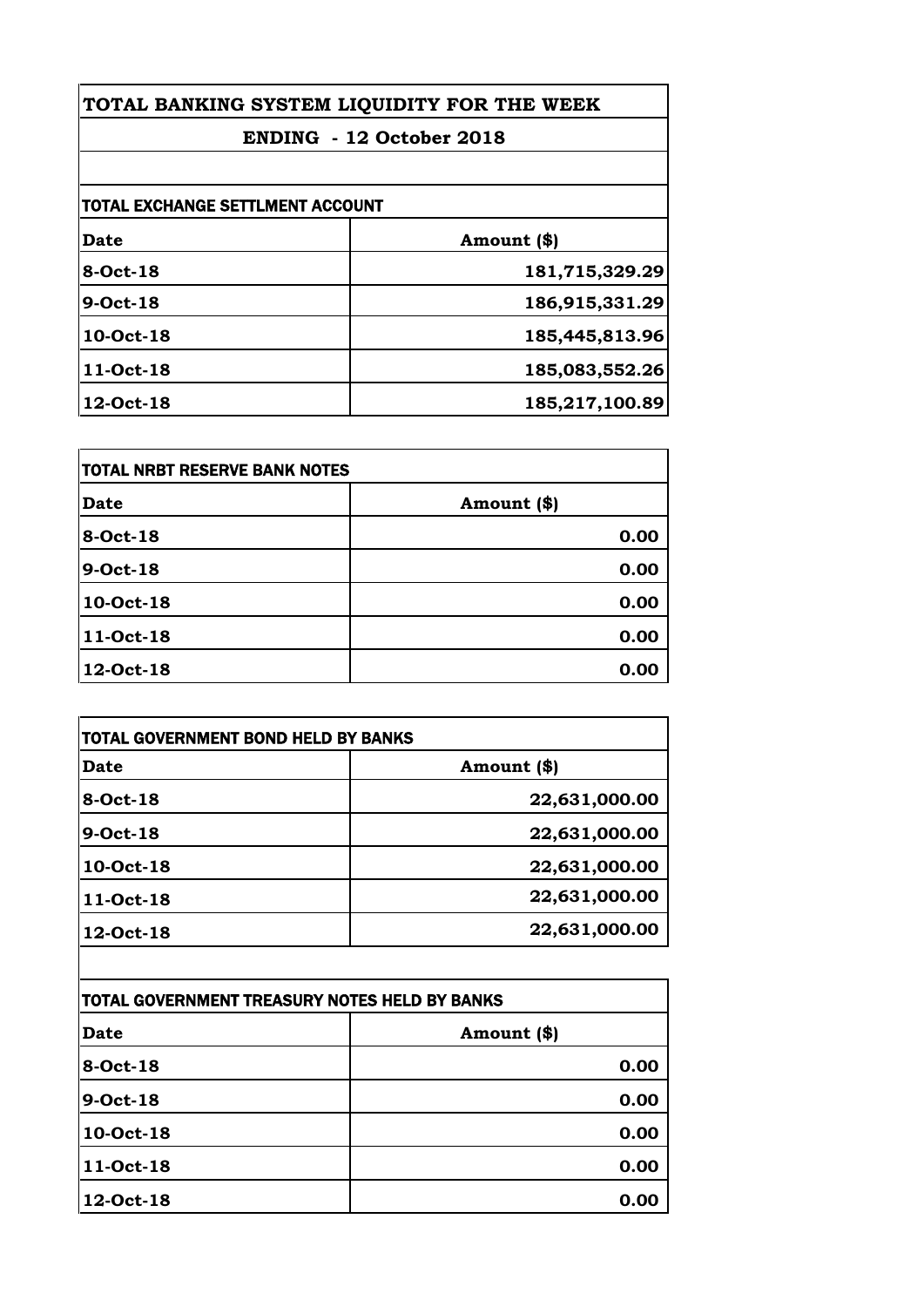| TOTAL BANKING SYSTEM LIQUIDITY FOR THE WEEK<br><b>ENDING - 19 October 2018</b> |                |
|--------------------------------------------------------------------------------|----------------|
|                                                                                |                |
| <b>TOTAL EXCHANGE SETTLMENT ACCOUNT</b>                                        |                |
| <b>Date</b>                                                                    | Amount (\$)    |
| 15-Oct-18                                                                      | 186,005,544.70 |
| 16-Oct-18                                                                      | 187,709,298.90 |
| 17-Oct-18                                                                      | 187,726,089.18 |
| 18-Oct-18                                                                      | 189,077,137.64 |
| 19-Oct-18                                                                      | 188,805,287.26 |

| <b>TOTAL NRBT RESERVE BANK NOTES</b> |             |
|--------------------------------------|-------------|
| <b>Date</b>                          | Amount (\$) |
| 15-Oct-18                            | 0.00        |
| 16-Oct-18                            | 0.00        |
| 17-Oct-18                            | 0.00        |
| 18-Oct-18                            | 0.00        |
| 19-Oct-18                            | 0.00        |

| Date      | Amount (\$)   |
|-----------|---------------|
| 15-Oct-18 | 22,631,000.00 |
| 16-Oct-18 | 22,631,000.00 |
| 17-Oct-18 | 22,631,000.00 |
| 18-Oct-18 | 22,631,000.00 |
| 19-Oct-18 | 22,631,000.00 |

| TOTAL GOVERNMENT TREASURY NOTES HELD BY BANKS |             |
|-----------------------------------------------|-------------|
| Date                                          | Amount (\$) |
| 15-Oct-18                                     | 0.00        |
| 16-Oct-18                                     | 0.00        |
| 17-Oct-18                                     | 0.00        |
| 18-Oct-18                                     | 0.00        |
| 19-Oct-18                                     | 0.00        |